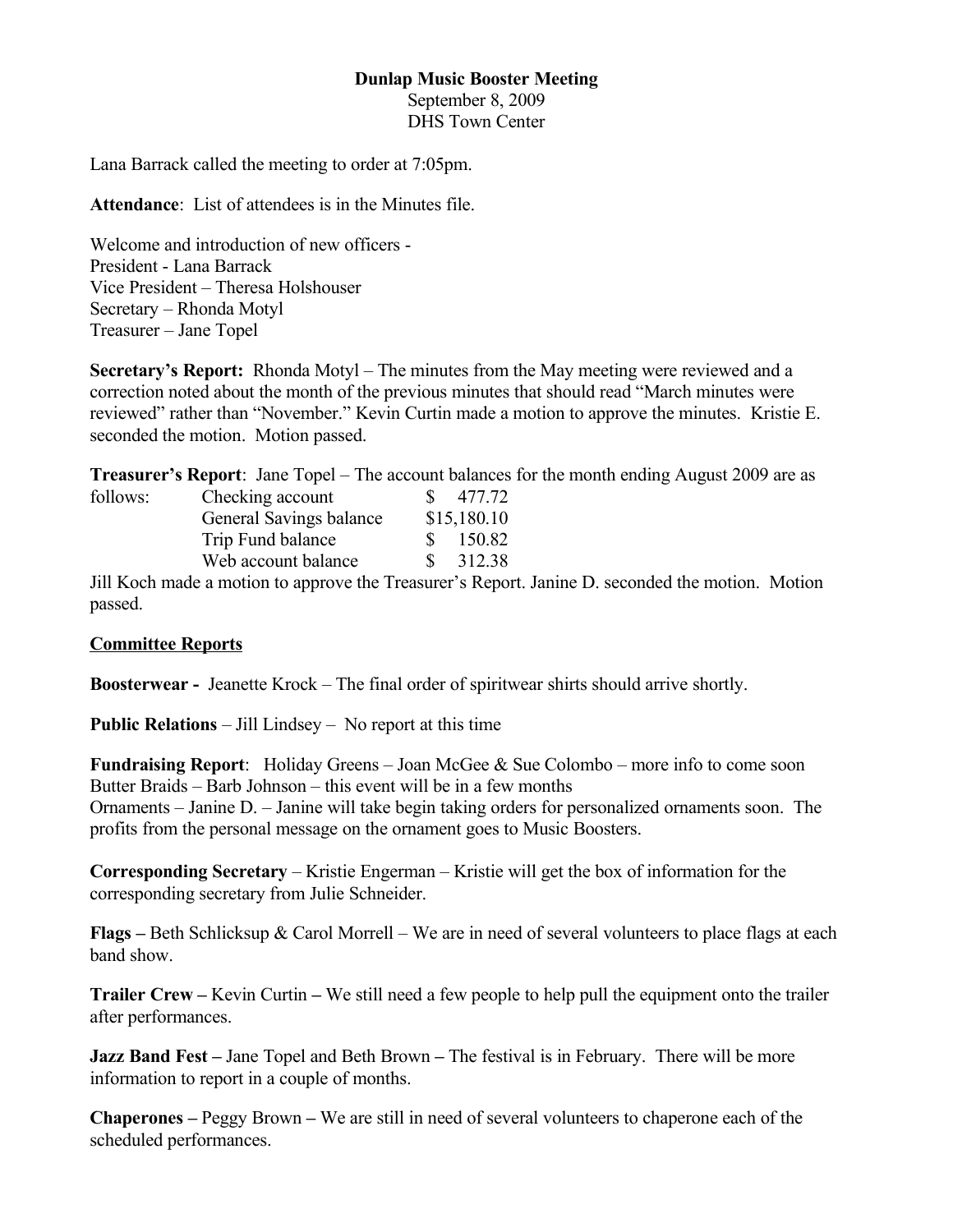**Beverages –** Deb Beyer **–** There is a list of volunteers to send drinks for each event and Deb will contact people about when to send a cooler of beverages.

**Paper Product inventory** – need a volunteer to maintain an inventory of paper products to be used at any music related event. [Pam Streitmatter has volunteered for this job.]

**Restaurant Fundraising**: Paul Lindsey – No report at this time

Website – Peggy Brown – There will be a bill next month to reserve the <u>www.eaglemusic.net</u> website for the coming year. The website license expires the first of October.

**Uniforms** – Janine D. & Theresa Holshouser – Committee has expressed a concern to Ms. Potts about needing a few more larger-sized black jackets for the next season. All students have been fitted with both white and black jackets.

**Pit Crew** – Brian Jensen – We need a few more helpers to bring equipment to the field and then load it back on to the trailers for each event.

**Senior Dinner** – Beth Brown & Karen Ring – No report until spring

**U** of I – The following people will plan the meals for the October  $17<sup>th</sup>$  U of I show. Breakfast – Teri Durand & Teri Fordyce. Lunch – Rhonda Motyl & Beth Brown Banner & Decorate Band room – Janine D.

**ISU & Mahomet –** Lana will talk to the directors about the possibility of providing a meal for the band on October 24<sup>th</sup>. The band will travel from a field show in Bloomington to a second field show in Mahomet on the same day.

### **Old Business**

Band yard signs – Janine D. & Kristie E. will look into this

Button maker  $-A$  decision was made to drop the idea because of the high initial cost.

#### **New Business**

Recruitment ideas: Discussion about including Freshmen & Sophomore parents who are new to the program – We all should make an effort to spread the word about the opportunities to be involved in the rich tradition of Dunlap music.

Band Directors are requesting \$600 to cover the cost of four used silver trumpets. Discussion: It is a good idea to have several instruments in the band inventory, especially if planning to use silver instruments in future seasons, as many students do not own silver-colored trumpets. Kevin Curtin made a motion to purchase the trumpets for \$600. Janine D. seconded the motion. Motion passed.

Band signs: Ms. Potts asked if Boosters would be interested in purchasing signs to display on the stadium fence. The signs would have the name of each band member with a picture of a band hat. The idea is similar to the signs for each football player that are currently hanging on the entrance to the stadium. Janine D and Kristie E. agreed to look into the cost of these signs. Kevin Curtin made a motion that the Music Boosters organization look in to the cost of the signs and to have them made if the cost does not exceed the amount of \$2,000. Janine D. seconded the motion. Motion passed.